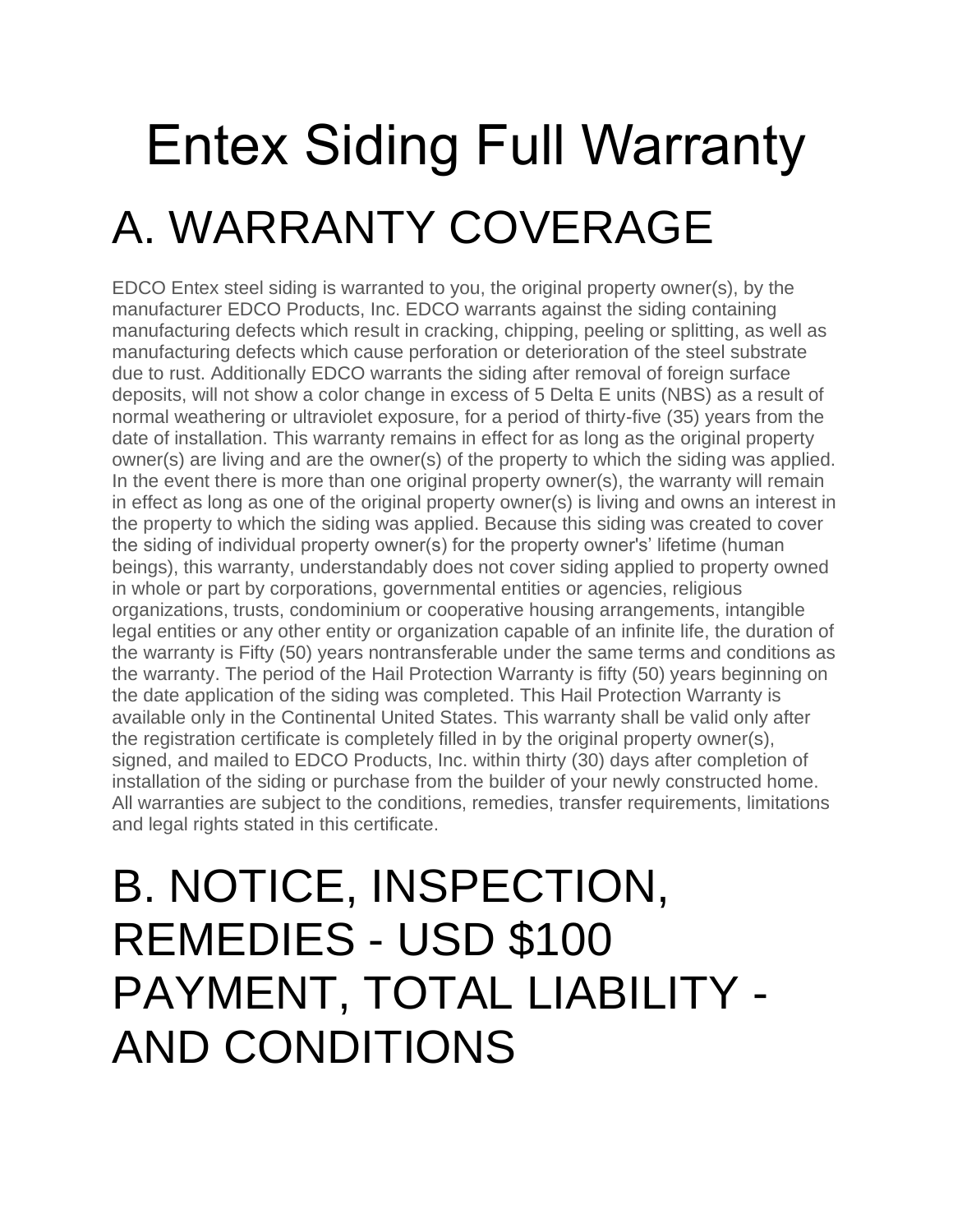1. Notice of Inspection: If you think your siding contains manufacturing defects, simply write to EDCO Products, Incorporated, 8700 Excelsior Boulevard, Hopkins, MN 55343: Attention: Warranty Services, including the date the siding was installed, certificate number and name exactly as indicated on the original warranty registration. If you choose to exercise your rights under the warranty do not begin any repairs prior to writing EDCO and receiving its permission to do so. Some methods of remedy may ruin the siding, making it impossible for EDCO to repair. Further, EDCO must have a reasonable opportunity to inspect the siding for defects before repairs are begun. 2. Remedies: If your siding shows manufacturing defects within the first three years from the date of installation of the siding, EDCO, at its option, will either repair, refinish or replace the defective siding at no charge to the property owner. (a) \$100 USD Payment After the first three years from date of installation, EDCO will assume the cost of material and labor for any warranted work upon EDCO's receipt of a USD \$100 payment\* by the property owner for each incident under this warranty. (b) Hail Protection - USD \$200 Payment In the event of hail damage in the Continental United States, EDCO will assume only the cost of material to repair or replace the damaged siding panels upon payment by the property owner of a USD \$200 payment\* for each incident under this warranty. (c) Limitation of EDCO's Liability for Each Claim EDCO's total liability for a claim under this warranty shall be limited to, and in no event exceed, the total purchase price, including labor and taxes, of the installed siding. Any costs and expenses beyond EDCO's liability shall be paid to EDCO or otherwise paid by the owner(s) prior to EDCO commencing warranty work on any claim which exceeds EDCO's total liability. 3.Conditions: EDCO reserves the right to discontinue or make changes in its siding. If the siding is not available and EDCO decides to replace the defective siding, EDCO shall have the right to substitute siding which it considers of equal quality and price. All warranty claims shall be settled between you and EDCO, but EDCO may direct and pay a company, dealer, contractor, applicator or distributor to perform any remedy under this warranty on EDCO's behalf.

#### C. TRANSFER OF WARRANTY AND PRORATION

This warranty is transferable by the original property owner(s) to the next owner(s) of the property to which the siding is attached provided EDCO receives notice of transfer of title of the property, accompanied by a One Hundred Dollar (\$100 USD) transfer fee\*, within thirty (30) days of the transfer of ownership. Your notice must include the original owner's name as registered with EDCO on the original warranty registration, the name of the next property owner(s), the certificate registration number, and the date the siding was installed. Failure to file the required transfer notice within thirty (30) days shall relieve EDCO of any further obligation to the next owner(s) under the terms of the warranty. Upon transfer, all warranty periods, shall be prorated and limited in duration to fifty (50) years from the date of the installation of the siding as follows; First to fifth year EDCO pays 100% of the costs of the labor and material to refinish, repair, or replace the